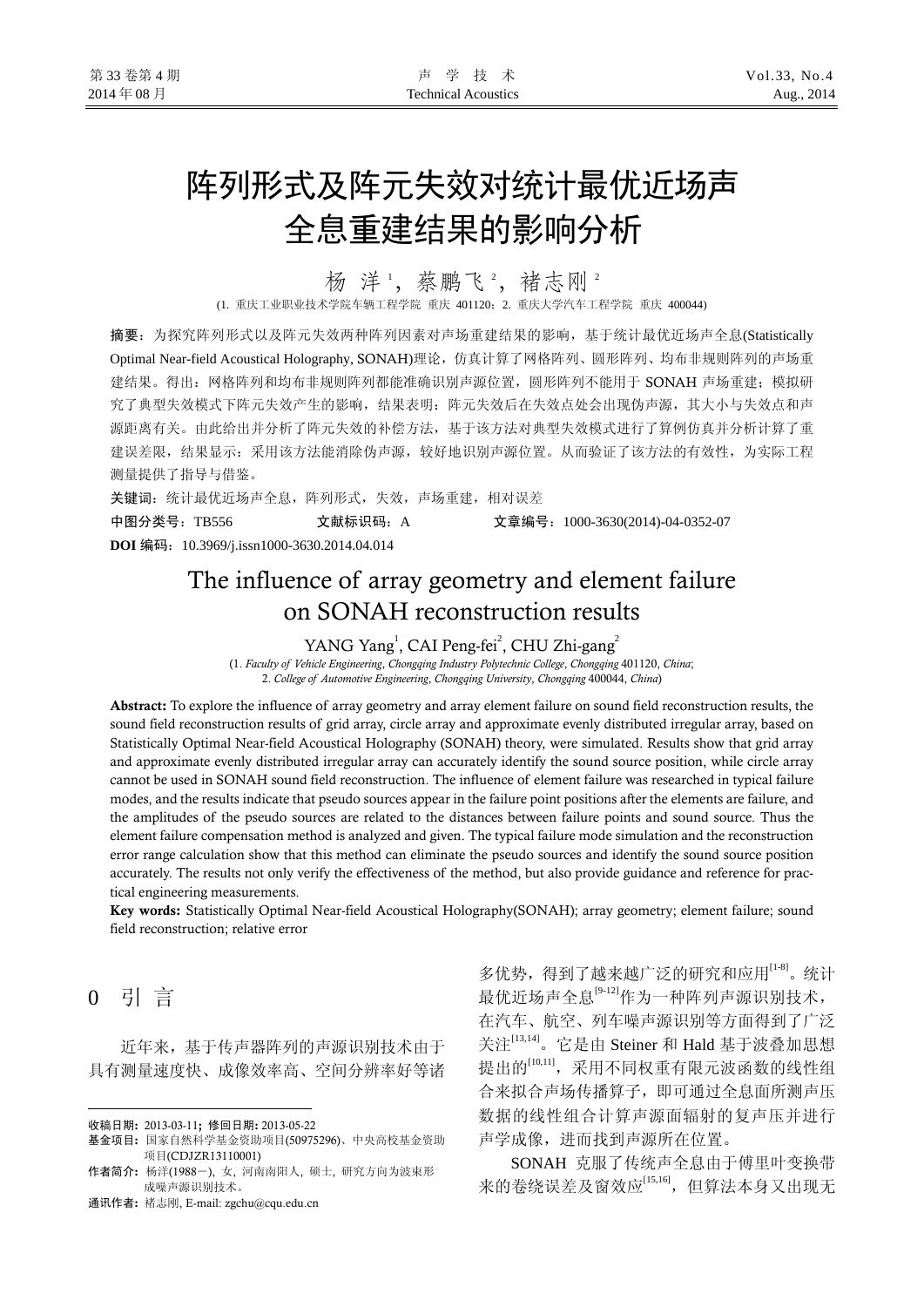限元波函数截断、不适定性等问题带来的误差。为 此,针对 SONAH 的重建精度,国内外学者做出了 一些研究: Hald 针对声场重建过程的不适定性, 提 出采用 Tikhonov 正则化方法求解,并给出了正则 化参数的选取公式<sup>[9]</sup>; 杨超等将需要先验知识的 Morozov偏差原则与不需要先验知识的Engl误差最 小原则应用到 Tikhonov 正则算子中,有效提高了 声场的重建精度[17];李卫兵等为了克服背景噪声源 辐射声场的影响,分别研究了基于双全息面测量和 基于单全息面测量的声场分离技术[18,19]; Jacobsen 和 Chen 等对比了基于声压、振速、双面声压、声 压振速测量的重建结果,分析了不同类型测量数据 的重建精度[20]。以上工作均针对算法本身进行研 究,而未考虑实际使用中极易出现的阵列阵元失效 而导致的信号不良甚至丢失对声场重建结果的影 响。阵元失效对统计最优的近场声全息声源识别性 能的影响研究,对工程应用中当阵列阵元失效时能 否继续用其进行声源识别以及如何降低甚至消除 失效阵元对声源识别结果的影响具有重要意义。

本文基于统计最优近场声全息基本原理,首先 以工程中常见的网格阵列、圆形阵列、均布非规则 阵列为例仿真研究了阵列形式对声场重建结果的 影响;并以网格阵列为例分析了阵元失效对声场重 建结果的影响。在此基础上提出了阵元失效的补偿 方法,基于该方法针对典型失效模型进行了算例仿 真,分析计算了阵元失效引起的重建误差限,为实 际工程测量提供了指导与借鉴。

## 1 SONAH 理论

声场空间中任意点  $r = (x, y, z) (z > 0)$ 的声压  $p(r)$  可表示为全息面  $z=z<sub>h</sub>$ 上 $N$ 个测点  $r<sub>h</sub>$ , 所测声压  $p(\textbf{\emph{r}}_{_{\!h\!,n}})$ 按不同权重的线性叠加 $^{[9]}$ :

$$
p(\mathbf{r}) \approx \sum_{n=1}^{N} c_n(\mathbf{r}) p(\mathbf{r}_{h,n}) = \mathbf{p}^{T}(\mathbf{r}_h) \mathbf{c}(\mathbf{r})
$$
 (1)

式中 T 表示矩阵转置, c(r) 是叠加系数矩阵, 由测 点位置决定。由基于二维傅里叶变换近场声全息理 论<sup>[16]</sup>知: 近场范围内任何平面上的声压可以看成由 形如

 $\Phi_m(\mathbf{r}) = e^{-j(k_{x,m}x + k_{y,m}y + k_{z,m}z)}$ ,  $m = 1, 2, \cdots, M, M \rightarrow \infty$  (2) 的无数个平面传播波和倏逝波的叠加。其中 *m* 为平 面传播波和倏逝波的序号,且

$$
k_{z,m} = \begin{cases} \sqrt{k^2 - k_{x,m}^2 - k_{y,m}^2}, & \sqrt{k_{x,m}^2 + k_{y,m}^2} \le k\\ -\mathrm{j}\sqrt{k_{x,m}^2 + k_{y,m}^2 - k^2}, & \sqrt{k_{x,m}^2 + k_{y,m}^2} > k \end{cases}
$$
 (3)

为了 我得ୃ\r被ం,
$$
\hat{B}
$$
加系数 $c_n(\mathbf{r})$ , 羪对式(1)

采用式(2)所述波函数的有限子集进行估计,即:

$$
\Phi_m(\mathbf{r}) \approx \sum_{n=1}^N c_n(\mathbf{r}) \Phi_m(\mathbf{r}_{h,n}), \quad m=1,\cdots,M \tag{4}
$$
\n
$$
\Xi \downarrow \downarrow \downarrow \downarrow \downarrow \downarrow \downarrow
$$

$$
\alpha(r) \approx Ac(r) \tag{5}
$$

式中:  $\alpha$ (r) 是包含 *M* 个元素的列向量, 且[ $\alpha$ (r)] =  $\Phi_m(\mathbf{r})$ ;  $A \not\equiv M \times N \not\equiv \mathbb{F}$ ,  $\Xi[A]_{mn} = \Phi_m(\mathbf{r}_{n,n})$  。  $M \geq N$ 时,式(5)是超定方程组,其最小二乘正则化解为

$$
c(r)=(A^{\mathrm{H}}A+\theta^2\mathbf{I})^{-1}A^{\mathrm{H}}\alpha(r) \tag{6}
$$
\n  
\n其中: H 涡示短的共転特置; I 是単位对角短;  $\theta$ 是正则化参数, Had đ文載[9]中:\n  
\nH<sub>2</sub>

的选取原则,本文不作另述。将式(6)代入式(1),即 得统计最优近场声全息的声压重建公式:

$$
p(\mathbf{r}) \approx \mathbf{p}^{\mathrm{T}}(\mathbf{r}_{h})(\mathbf{A}^{\mathrm{H}}\mathbf{A}+\theta^{2}\mathbf{I})^{-1}\mathbf{A}^{\mathrm{H}}\alpha(\mathbf{r})
$$
 (7)

## 2 阵列阵元布置形式的影响

由第1节中的理论推导公式可知,统计最优近 场声全息不受全息面几何形状的限制,因此阵元可 以随意布置,为了比较不同阵元布置形式的重建效 果,本文选取三种典型的阵列进行仿真研究:规则 网格阵列、圆形阵列、近似均匀分布的非规则阵列。 阵列布置形式如图 1 所示,均采用 36 个传声器且 全息孔径大小基本一致(0.25 m×0.25 m)。

数值仿真中取点声源为研究对象,声源位置为 (0, 0), 声源半径  $r_0$ =0.001 m, 表面振速 *v*=2.5 m/s, 空气密度 *ρ*<sub>0</sub>=1.25 kg/m<sup>3</sup>, 声速 *c*<sub>0</sub>=340 m/s, 频率 *f* =750 Hz;全息面到坐标原点的距离为 *zh*=0.06 m, 重建面到坐标原点的距离为 *zs*=0.03 m,图 2 给出 了三种阵列的重建结果。

从图 2 的仿真结果可以看出:在仿真所设定的 条件下,网格阵列和均布非规则阵列能准确识别出 声源位置,重建声压幅值却有所不同,而圆形阵列 重建结果已经失真。为了确定三种阵列的重建精 度, 在阵列所允许的频率范围内, 取 170~3400 Hz 频段分析其相对误差。由于声学量在线性区间变化 跨度较大,为了方便进行对比分析,定义相对误差 计算公式如下[9]:

$$
L_{\text{error}} = 10 \log_{10} \left[ \frac{\sum_{i=1}^{N} (|p_{si}| - |p_{ri}|)^2}{\sum_{i=1}^{N} |p_{ri}|^2} \right]
$$
(8)

式中,  $L_{\text{error}}$ 为相对误差, 单位为 dB;  $p_{si}$ ,  $p_{ri}$ 分别 为重建面第 *i* 个点处的重建声压和理论声压, 单位 为 Pa。

图 3 为三种阵列重建相对误差:实线表示规则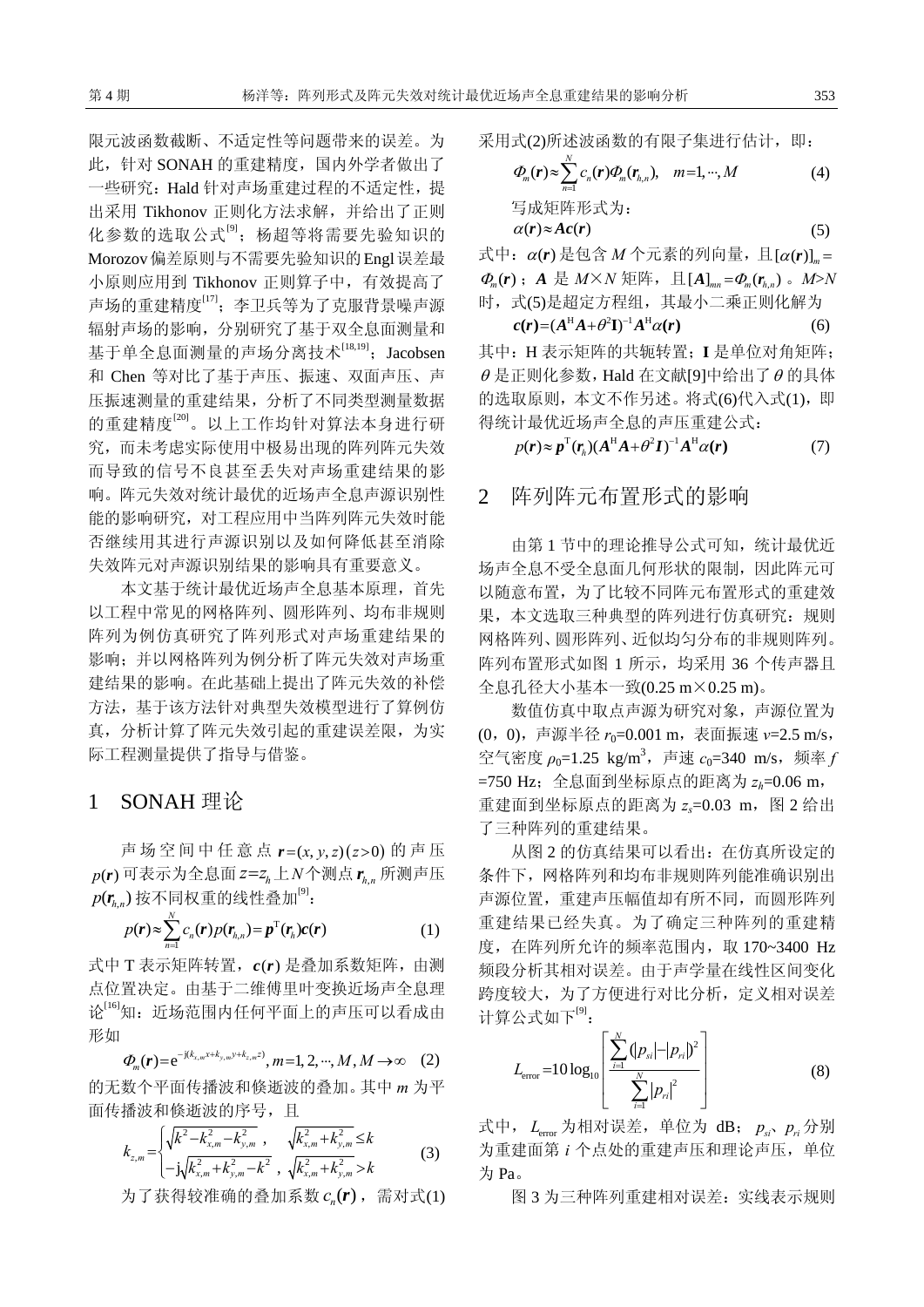

网格阵列计算结果;虚线表示圆形阵列计算结果, 其误差最大已不具备参考价值;点划线为近似均布 非规则阵列计算结果。分析可知,规则网格阵列和 近似均布非规则阵列均能实现声场重建,且相对误 差小,重建精度高,这是因为网格阵列各阵元分布 比较均匀,在声场测量过程中能有效减少因为采样 间隔过大而导致的声场信息缺失,从而保证了较高 的精度;近似均布非规则阵列阵元虽不满足几何意 义上的规则分布,但近似均匀地分布在整个全息面 上,因此测得的声场信息不会出现过于密集或过于 稀疏的情况,且阵元分布密度大于网格阵列阵元分 布密度,声场信息采集更精确,所以在分析频段内 相对误差小于网格阵列误差;而圆形阵列,阵元虽 沿圆周均匀分布,但无法采集到圆内部尤其是声源 对应的圆心区域声场,声场辐射最强,最能





反映声源信息,而圆周区域声场较弱,采集的声场 数据间隔过大,用于重建的信息不能反映整个声场, 从而导致重建结果失真,不能用于 SONAH 重建。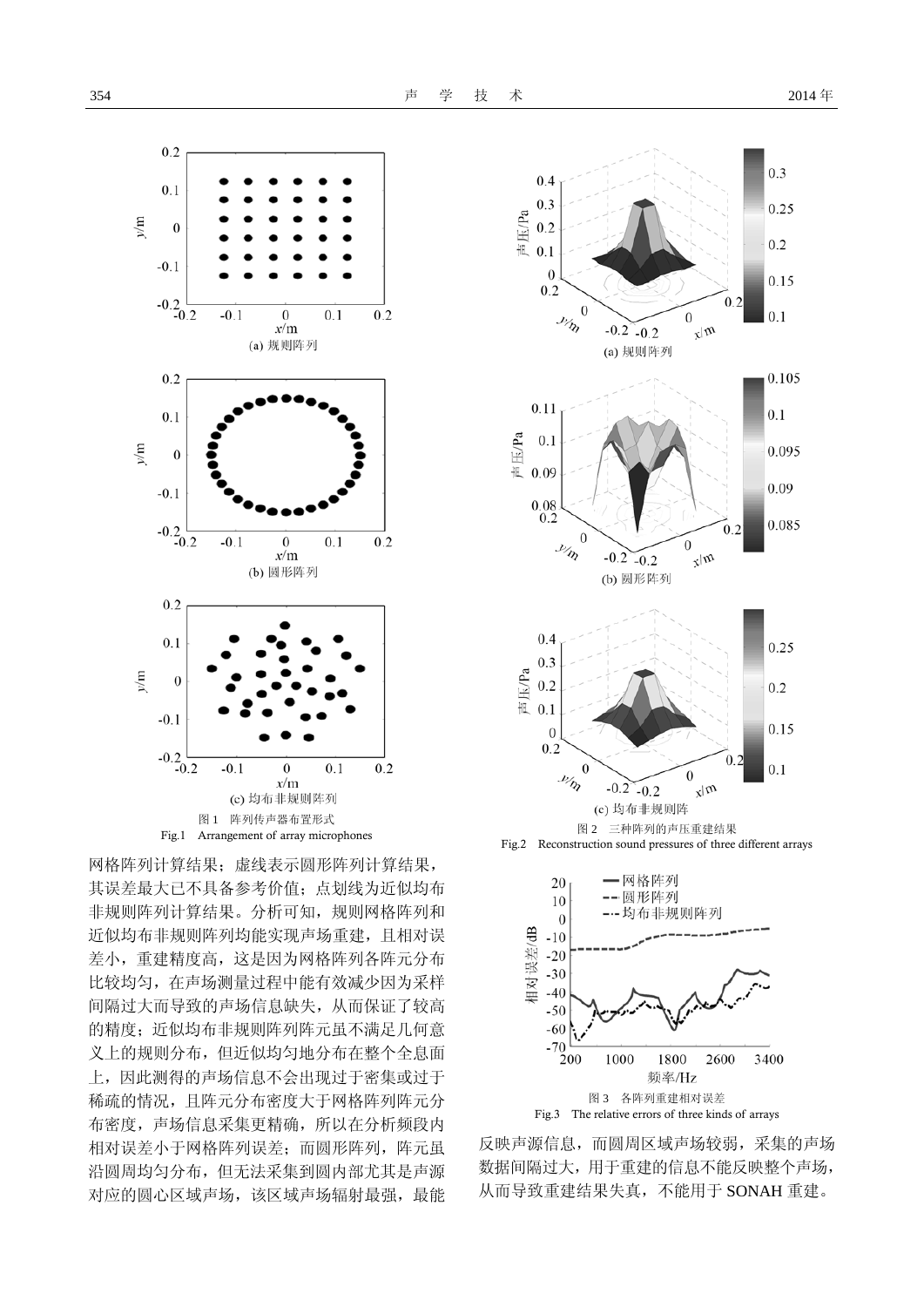## 3 阵元失效产生的影响

实际工程应用中可能会出现某个传声器发生 故障或由于接触不良而导致输入信号不正常的情 况。为了探究阵元失效对声场重建结果的影响,针 对实际测量中容易出现的单通道失效和某个测量 模块对应的多通道失效情况,选取如图 4 所示的典 型失效模式,以相同的网格阵列为例进行仿真研 究。设声源位于(0.075,−0.075)处,计算图 4(a)所 示 6 个阵元分别失效和图 4(b)所示 6 行分别失效时 的重建声压。



(a) 单个阵元失效示意图



图 4 阵元失效示意图 Fig.4 Schematic diagram of element failure

#### 3.1 阵元失效后的声场重建

若某个阵元失效,实际测量中则不能获取该点 的声压数据,而仅有的微弱的电噪音可忽略不计, 可认为该点的输入值为零。在此情况下若直接利用 SONAH 算法进行声场重建,其结果如图 5 所示。

图 5 中 *P*(*i*, *j*)=0(*i*=1, 2, 3; *j*=4, 5, 6)表示第 *i* 行 *j* 列阵元声压为零;*P*(*k*,:)=0(*k*=1, 2, 3, 4, 5, 6)表示 第 *k* 行阵元声压为零。可以看出在阵元失效处出现 一个次级声源,这主要是由于传声器失效使该测点 声压为零,造成全息面所得的本该是"连续"的声 场分布在该测点处出现突变,导致重建结果在该位 置也出现声压突变,出现一个与失效点位置对应的 伪声源;而且失效阵元越靠近声源,次级声源声压 幅值越大,距离最近甚至重合时重建结果失真,失

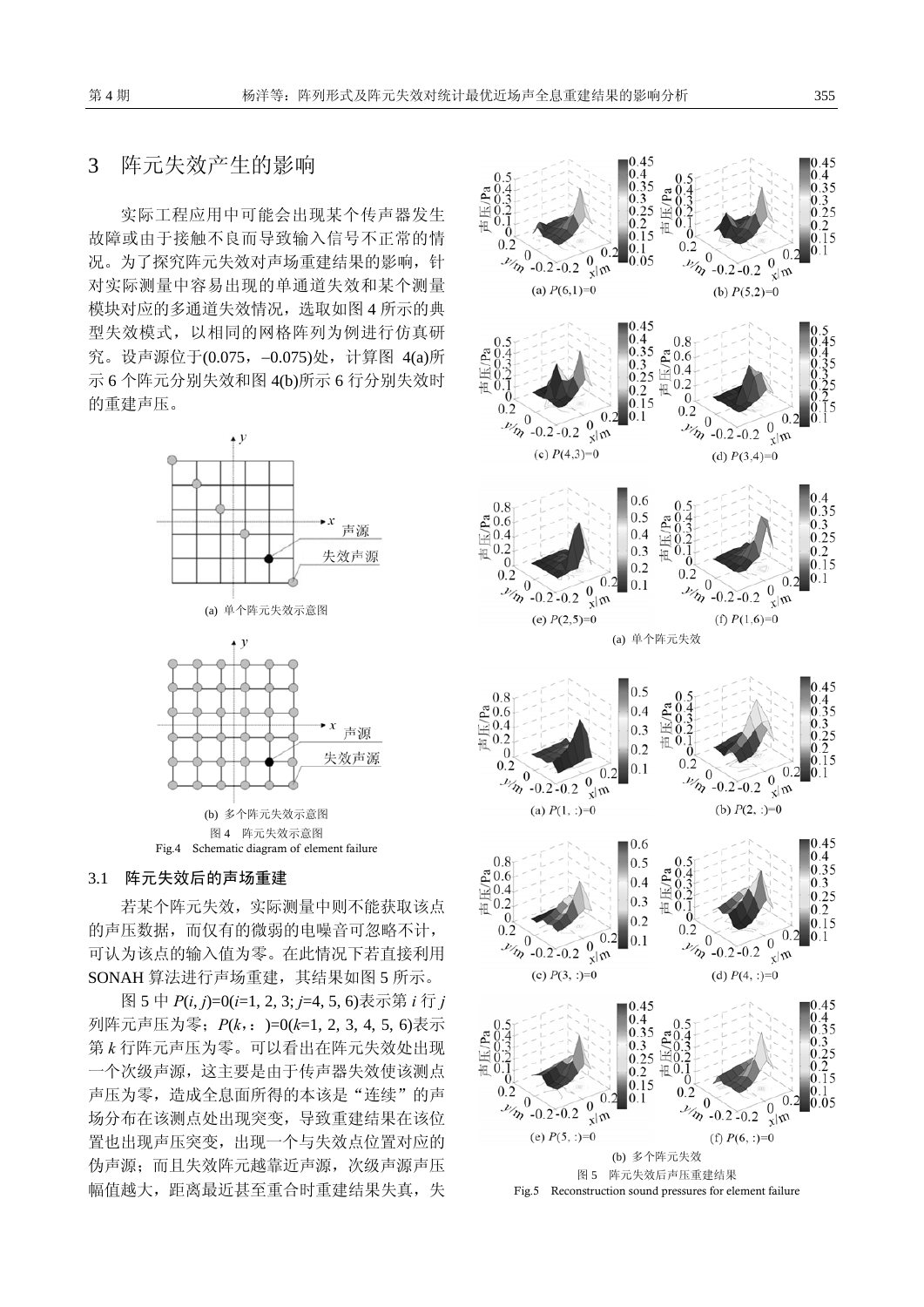效阵元越远离声源,次级声源幅值越小,究其原因, 主要是阵列中声源对应区域声场能量分布最密集, 该区域测点失效后,测得的用于重建的声场能量随 之减弱,且由于能量的非均匀分布使声压数据产生 较大的突变,而在远离声源对应区域的其它区域, 由于声场能量较小且远小于声源对应区的能量,该 区域测点失效后对重建结果影响小。

#### 3.2 误差分析

对于更一般的失效模式,进一步考虑不同声源 位置、不同失效点位置、不同频率等因素对重建结 果的影响,并计算重建误差。实际测量中由于失效 点的不确定性,产生的误差不尽相同,因此准确计 算阵元失效后的误差范围对数据的取舍及测量结 果的判断更具有参考价值。

图 6 为一般失效模式在不同频率时的误差范围 曲线,其中图 6(a)为单个阵元失效时的误差曲线, 图 6(b)为多个阵元失效时的误差曲线。两图中点划 线是失效阵元和声源位置重合时的计算结果,此时 由于采集到的用于重建的声场能量大为减弱,且声 场能量出现较大突变,故产生最大误差。实线是失 效阵元和声源位置最远时的计算结果,此时由于失 效处的声场能量较微弱,此部分能量缺失对参加重 建的声场能量不会产生过大影响,故此时产生的误 差最小;另外对比图 6(a)、6(b)可知,多阵元失效 后产生的误差比单阵元失效产生的误差大,主要是 因为多阵元失效后阵列获得的声场信息过少,无法 直接通过后续的重建算法弥补其物理意义上的信 息缺失。从以上阵元失效后产生的影响来看,若不 采用补偿措施,声源识别结果会出现错误,甚至会 失去正确识别声源的能力。

## 4 补偿措施:利用缺陷阵进行重建

SONAH 理论推导公式及阵列阵元可以随意布 置的特点保证了统计最优近场声全息并不受测量 网格的严格限制,并可用均布非规则阵列进行重 建。为了避免阵元失效产生的影响,本文结合 SONAH 算法阵列可选择性的优点,不考虑失效阵 元所获取的电噪音数据,即忽略该阵元的存在,把 缺陷阵列看作新的网格阵列或者非规则阵列,对数 据进行重组,利用新阵列进行重建。将其分别运用 于图 5 中 *P*(4,3)=0、*P*(2)=0 对重建结果影响较大的 情况,并进行数值仿真。图 7 为阵元失效改进后的 重建声压图, 由图 7 显示的仿真结果可以看出, 忽 略失效阵元后,计算结果有效地消除了由于声压突





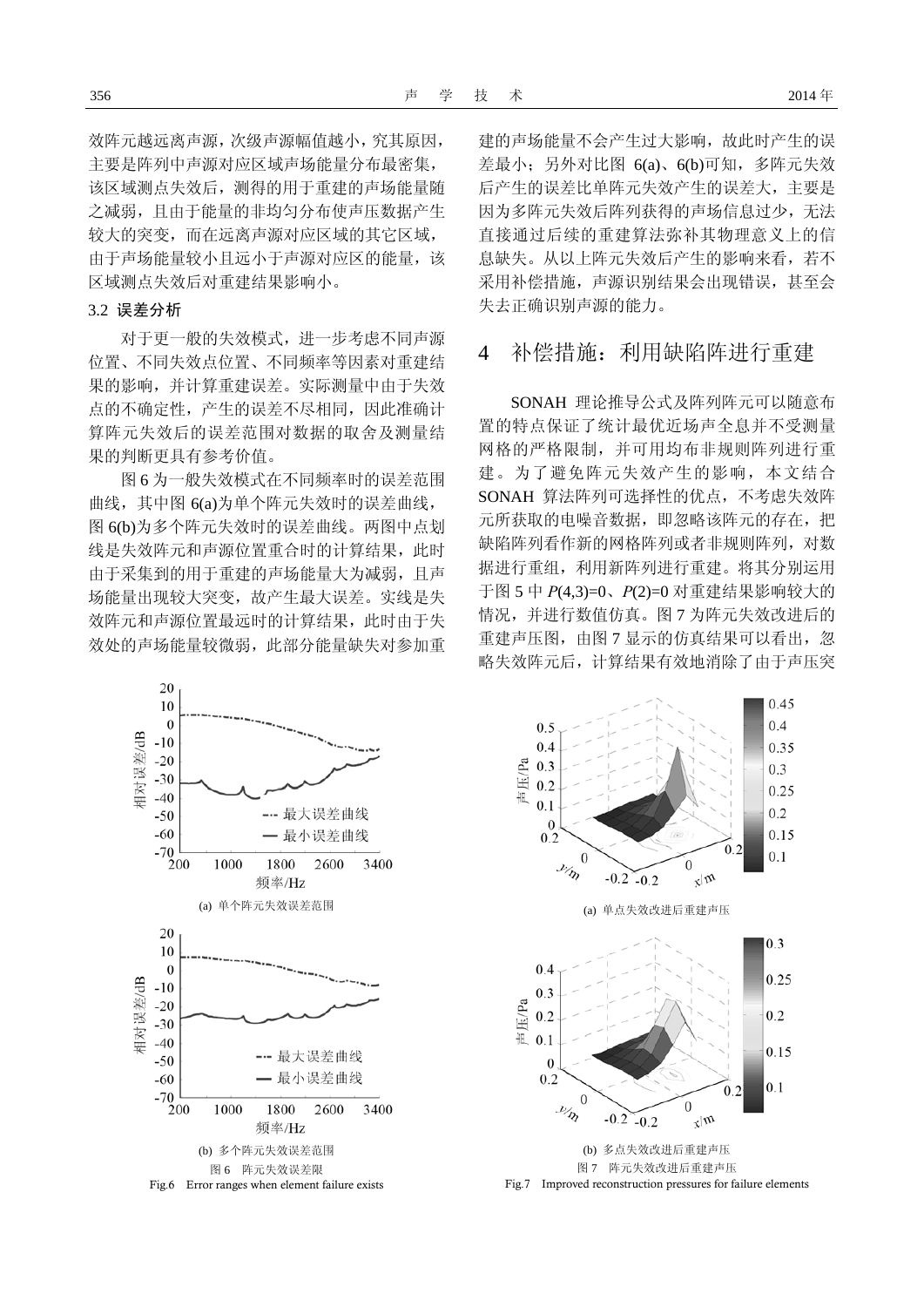变而出现的伪声源,能够较准确地定位声源。

进一步考虑所有可能出现的失效情况,计算改 进后的重建误差,图 8 为阵元失效改进后的重建误 差限曲线。由图 8 看出,无论是单点失效还是多点 失效,改进后在允许的误差范围内其重建结果是可 以接收的,为声源的准确定位和真实大小提供了参 考和依据。



## 5 结 论

在阐述基于统计最优近场声全息声源识别原 理的基础上,验证了阵列阵元可以非规则布置的特 点,并仿真分析了阵列阵元失效对重建结果产生的 影响,最后给出并分析了补偿措施即利用缺陷阵进 行重建,并进行了仿真分析,得出如下结论:

(1) 统计最优近场声全息不受全息面几何形状 的限制,阵元可以非规则布置,能够利用近似均匀 分布的非规则阵列进行声场重建;

(2) 阵列阵元失效,若直接利用 SONAH 算法 进行重建,在失效点处会出现伪声源,使重建结果 出现较大误差甚至错误;

(3) 失效阵元位置越靠近声源,相对误差越大、 重建精度越低,越远离声源,相对误差越小、重建 精度越高;失效个数越多,相对误差越大;

(4) 基于SONAH可以利用非规则阵列的特性, 阵元失效后,将缺陷阵看作新的阵列,在误差允许 范围内能得到较好的重建结果。

#### 参考文献

- [1] 褚志刚, 杨洋. 基于波束形成缩放声强的声源局部声功率计算[J]. 声学学报, 2013, 38(3): 265-271. CHU Zhigang, YANG Yang. Calculation of the partial area sound power based on the scaled beamforming sound intensity[J]. Acta Acustica, 2013, 38(3): 265-271.
- [2] 杨洋, 倪计民, 褚志刚, 等. 基于波束形成的发动机噪声源识别及 声功率计算[J]. 内燃机工程, 2013, 34(3): 39-43. YANG Yang, NI Jimin, CHU Zhigang, et al. Noise Source Identification and Sound Power Calculation for an Engine Based on Beamforming[J]. Chinese Internal Combustion Engine Engineering, 2013, 34(3): 39-43.
- [3] 杨洋, 倪计民, 褚志刚, 等. 基于互谱成像函数波束形成的发动机 噪声源识别[J]. 内燃机工程, 2012, 33(3): 82-87. YANG Yang, NI Jimin, CHU Zhigang, et al. Engine noise source identification based on cross-spectra imaging function beam-forming[J]. Chinese Internal Combustion Engine Engineering, 2012, 33(3): 82-87.
- [4] 邓江华, 顾灿松, 刘献栋, 等. 基于声阵列技术的汽车噪声源识别 贡献量分析[J]. 振动工程学报, 2010, 23(6): 630-635. DENG Jianghua, GU Cansong, LIU Xiandong, et al. Sound source identification and contribution analysis based on acoustic array technology[J]. Journal of Vibration Engineering, 2010, 23(6): 630-635.
- [5] 褚志刚, 杨洋, 王卫东, 等. 基于波束形成方法的货车车外加速噪 声声源识别[J]. 振动与冲击, 2012, 31(7): 66-70. CHU Zhigang, YANG Yang, WANG Weidong, et al. Identification of truck noise sources under passby condition based on wave beamforming method[J]. Journal of Vibration and Shock, 2012, 31(7): 66-70.
- [6] 李林凌, 郑四发, 郝鹏, 等. 重型汽车噪声源识别及其控制研究 [J]. 汽车工程, 2007, 29(5): 381-384. LI Linling, ZHENG Sifa, HAO Peng, et al. A research on the noise source identification and noise control of heavy-duty truck [J]. Automotive Engineering, 2007, 29(5): 381-384. [7] 杨殿阁, 郑四发, 等. 利用声全息方法识别汽车噪声源[J]. 汽车工
- 程, 2000, 22(2): 90-92. YANG Diange, ZHENG Sifa, et al. Application of acoustic holography to identify noise source on vehicles[J]. Automotive Engineering, 2000, 22(2): 90-92.
- [8] 罗禹贡, 杨殿阁, 郑四发, 等. 应用动态声全息方法识别轿车的行 驶噪声源[J]. 汽车工程, 2003, 25(6): 595-598. LUO Yugong, YANG Diange, ZHENG sifa, et al. Noise source Identification for a moving car by using dynamic acoustic holography[J]. Automotive Engineering, 2003, 25(6): 595-598.
- [9] Hald J. Patch near-field acoustical holography using a new statistically optimal method[C]// Proceedings of Inter-Noise 2003, 2203-2210.
- [10] Steiner R, Hald J. Near-field acoustical holography without the errorsand limitations caused by the use of spatial DFT[J]. Acoust. Vib, 2001, 6(2): 83-89.
- [11] Hald J. Basic theory and properties of statistically optimized near-field acoustical holography[J]. J. Acoust. Soc. Am., 2009, 125(4): 2105-2120.
- [12] Cho Y T, Bolton J S, Hald J. Source visualization by using statis-